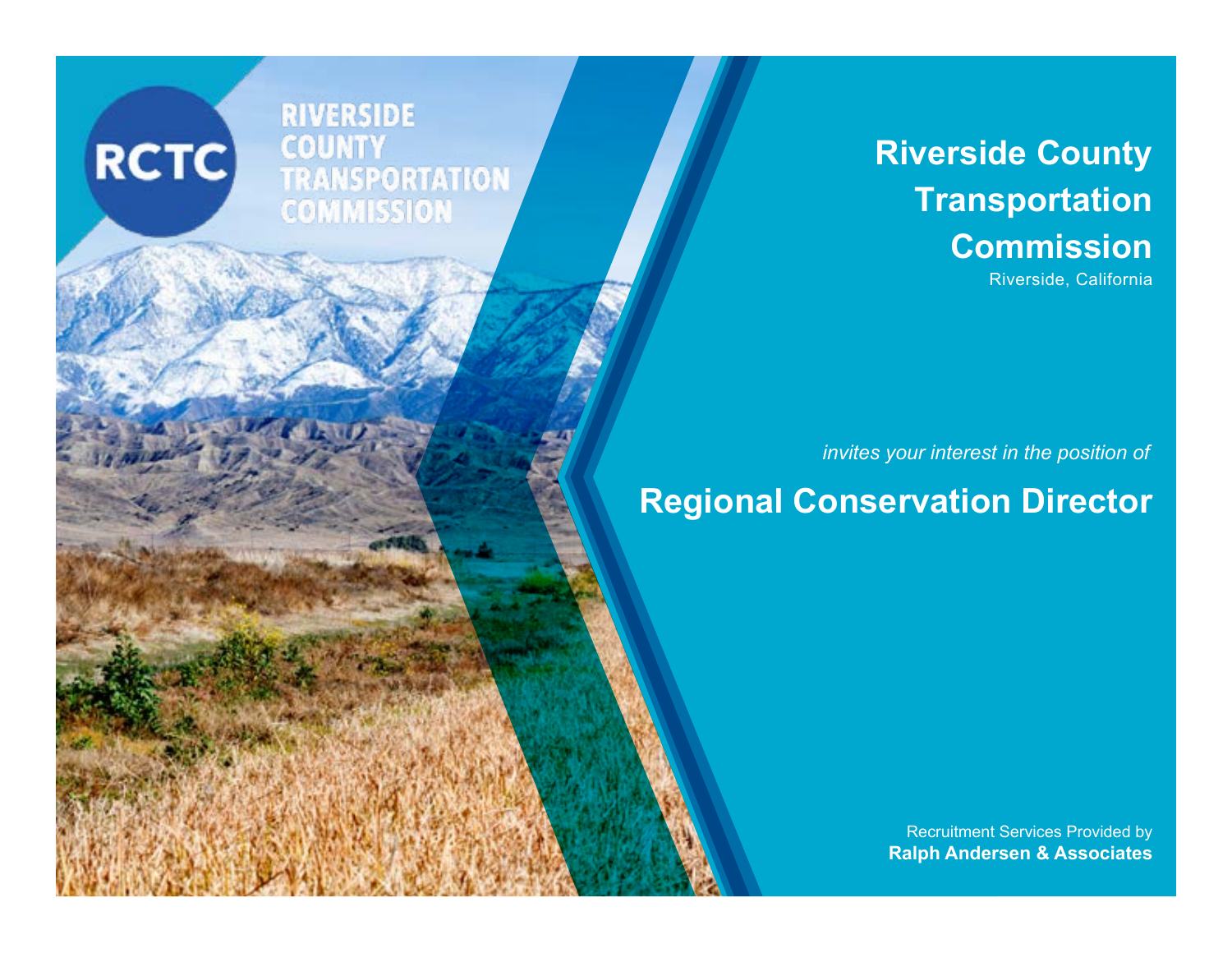## **Join An Incredible Team**

*The Riverside County Transportation Commission (RCTC) is conducting a national search, seeking a dynamic leader and effective manager to be the next Regional Conservation Director. This high-level position is responsible for planning and managing the implementation of the Western Riverside County Multiple Species Habitat Conservation Plan (MSHCP).* 

*This is an incredible time to join the RCTC Leadership Team and contribute to one of the nation's landmark conservation programs.*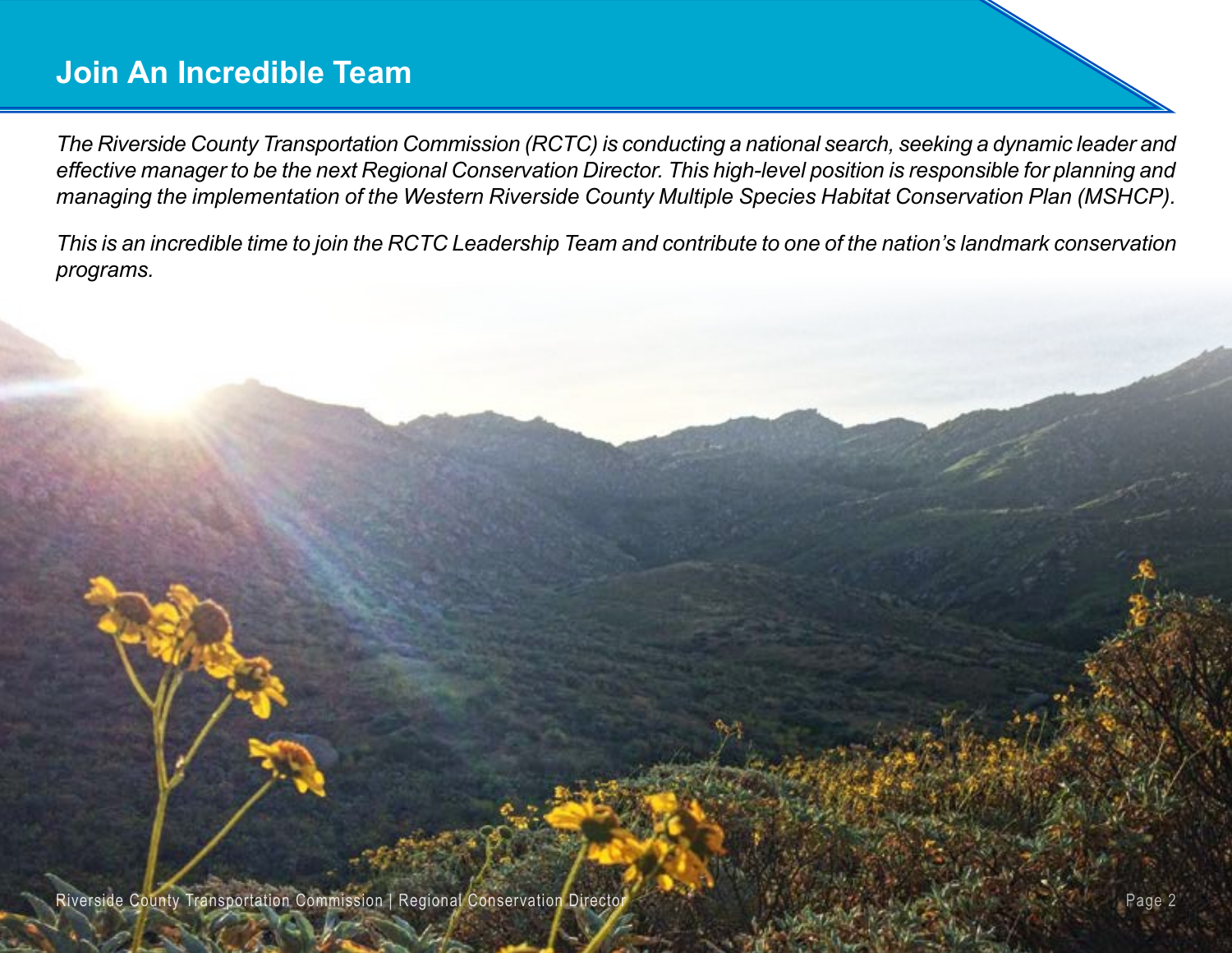On January 1, 2021, the Riverside County Transportation Commission (RCTC/Commission), became the managing agency of the Western Riverside County Regional Conservation Authority (RCA), which is responsible for one of America's most ambitious environmental efforts: the Riverside County Multiple Species Habitat Conservation Plan (MSHCP). The MSHCP is a state and federal permitted habitat conservation plan (HCP) and Natural Community Conservation Plan (NCCP) that was finalized in 2004. RCTC was established through California State law in 1976, oversees funding and coordination of all public transportation services within Riverside County. The Commission's responsibilities have grown in the years since its inception from coordinating highway and transit planning and identifying projects for state and federal funding to responsibility for all aspects of region-wide planning for Riverside County's mobility needs. RCTC administers Measure A, a half-cent sales tax measure, approved by voters to support transportation projects, programs, and services. In addition, RCTC is one of 5 member agencies of the Southern California Regional Rail Authority, operator of Metrolink.

For more information about MSHCP click *[here](https://www.wrc-rca.org/about-rca/)*.

The Western Riverside County Regional Conservation Authority (RCA) formed in 2004 to achieve one of America's most ambitious environmental efforts, the *[Riverside](https://www.wrc-rca.org/Permit_Docs/MSHCP/MSHCP-Volume%201.pdf)  [County Multiple Species Habitat Conservation Plan \(MSHCP\)](https://www.wrc-rca.org/Permit_Docs/MSHCP/MSHCP-Volume%201.pdf)*. Our mission is to establish a 500,000-acre habitat reserve to protect, restore, and enhance habitats for the conservation of 146 species while expediting construction of needed infrastructure, particularly transportation, and providing certainty in the development process. As the nation's largest habitat conservation plan, the MSHCP strengthens the sustainability and quality of life in Western Riverside County by alleviating traffic congestion, protecting natural resources and improving air quality. The MSHCP provides Endangered Species Act coverage under a single permit for critical wildlife areas, which help accelerate the construction of freeway and road projects by as much as five years.

Acquiring reserve lands is RCA's core activity. RCA also:

- $\blacktriangleright$  Manages the lands it acquires to ensure animals and plants thrive.
- $\blacktriangleright$  Monitors "habitat loss" and the behavior and welfare of protected plants and animals.
- $\blacktriangleright$  Reviews applications for infrastructure or development projects.

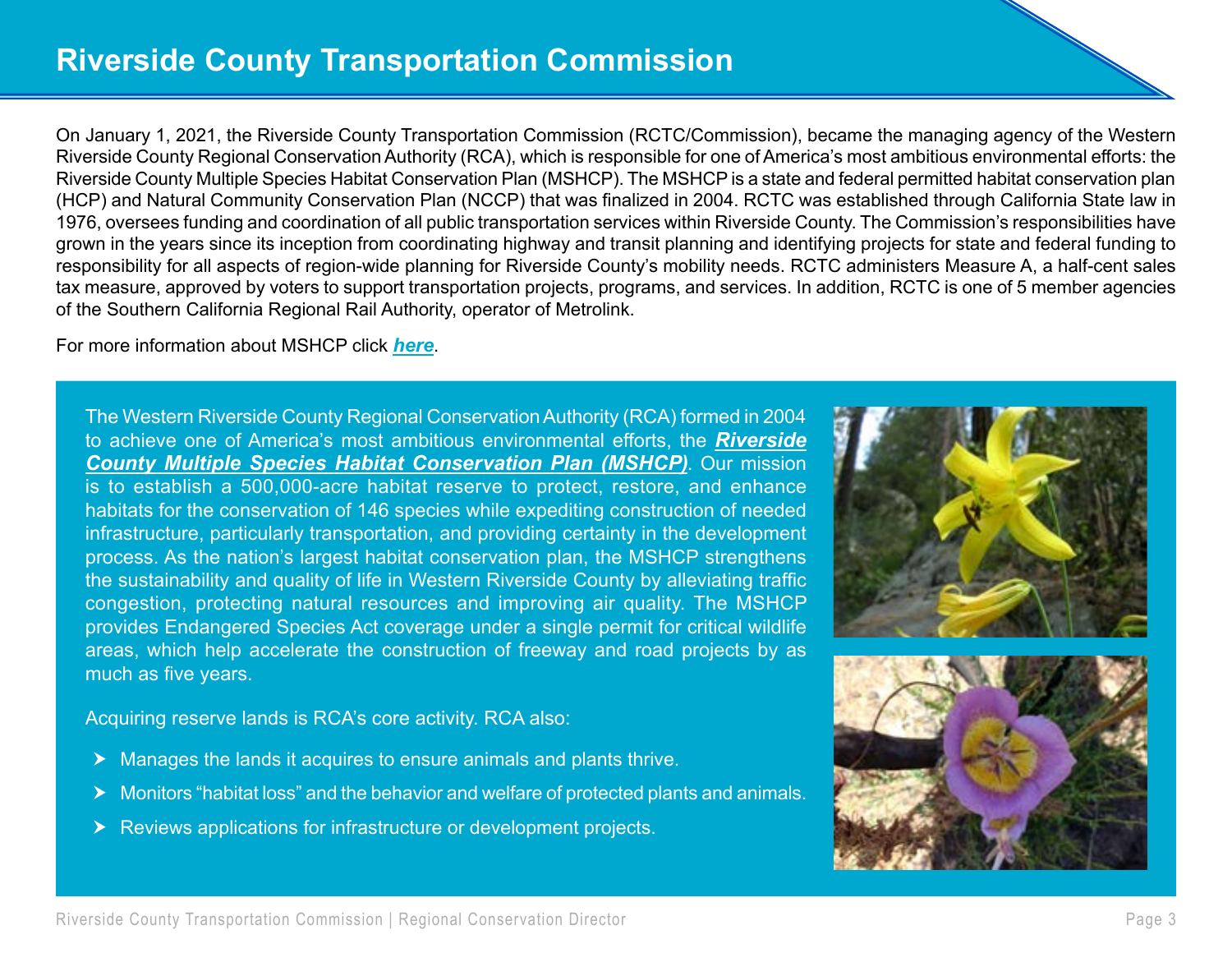The Regional Conservation Director reports directly to the Deputy Executive Director and is a key member of the Agency's leadership team which also interfaces with the 23 elected officials on the RCA Board of Directors. The Regional Conservation Team consists of 5 employees, including the Director (RCTC has a total of 81 full-time budgeted staff including the Director), and works in a matrix organizational structure with other RCTC departments.

This is a key department head level position that oversees and directs all activities related to regional conservation, including short- and long-term strategy as well as day-to-day administration of the department and support of MSHCP Permittees and RCA Member Agencies. This position regularly interacts with the RCA Board of Directors, which consists of the Riverside County Board of Supervisors and one representative of all 18 western Riverside County cities. Successful candidates will have a working knowledge of public policy related to regional conservation, infrastructure, and/or community development and have the ability to manage conflicts and politically sensitive matters with integrity.

Key responsibilities of this position include:

- **h** Assumes full management of all regional conservation programs and projects including implementation of the Western Riverside County Multiple Species Habitat Conservation Plan (MSHCP) and the operations of the joint powers authority managed by RCTC (RCA); establishes program strategic priorities and directs staff accordingly;
- h Contributes to the overall quality of regional conservation department by developing, reviewing, and implementing policies and procedures to meet legal requirements and RCTC/MSHCP needs; monitors and evaluates the efficiency and effectiveness of service delivery methods and procedures; assesses and monitors the distribution of work, support systems, and internal reporting relationships; identifies opportunities for improvement; directs the implementation of changes;
- **Figure** Provides strategic direction to the reserve management/monitoring and geographic information systems (GIS) teams; provides advice and guidance to department staff and other RCTC staff related to regional conservation in the realms of finance, land acquisitions, communications, and legislative/intergovernmental affairs;
- ▶ Represents RCTC and participates in meetings with local/state/federal elected/appointed officials, land developers, and federal and state agencies regarding implementation of the MSHCP, fee assessment decisions, reserve assembly analysis, property acquisitions and encroachments, Joint Project Reviews, and related reserve management and monitoring and land management issues;
- h Negotiates and executes cooperative contracts and agreements with outside agencies and private parties; ensures compliance with requirements imposed under contracts and agreements; and
- h Monitors changes in laws, regulations, innovation, science, and technology that may affect regional conservation programs and projects; implements policy and procedural changes as required.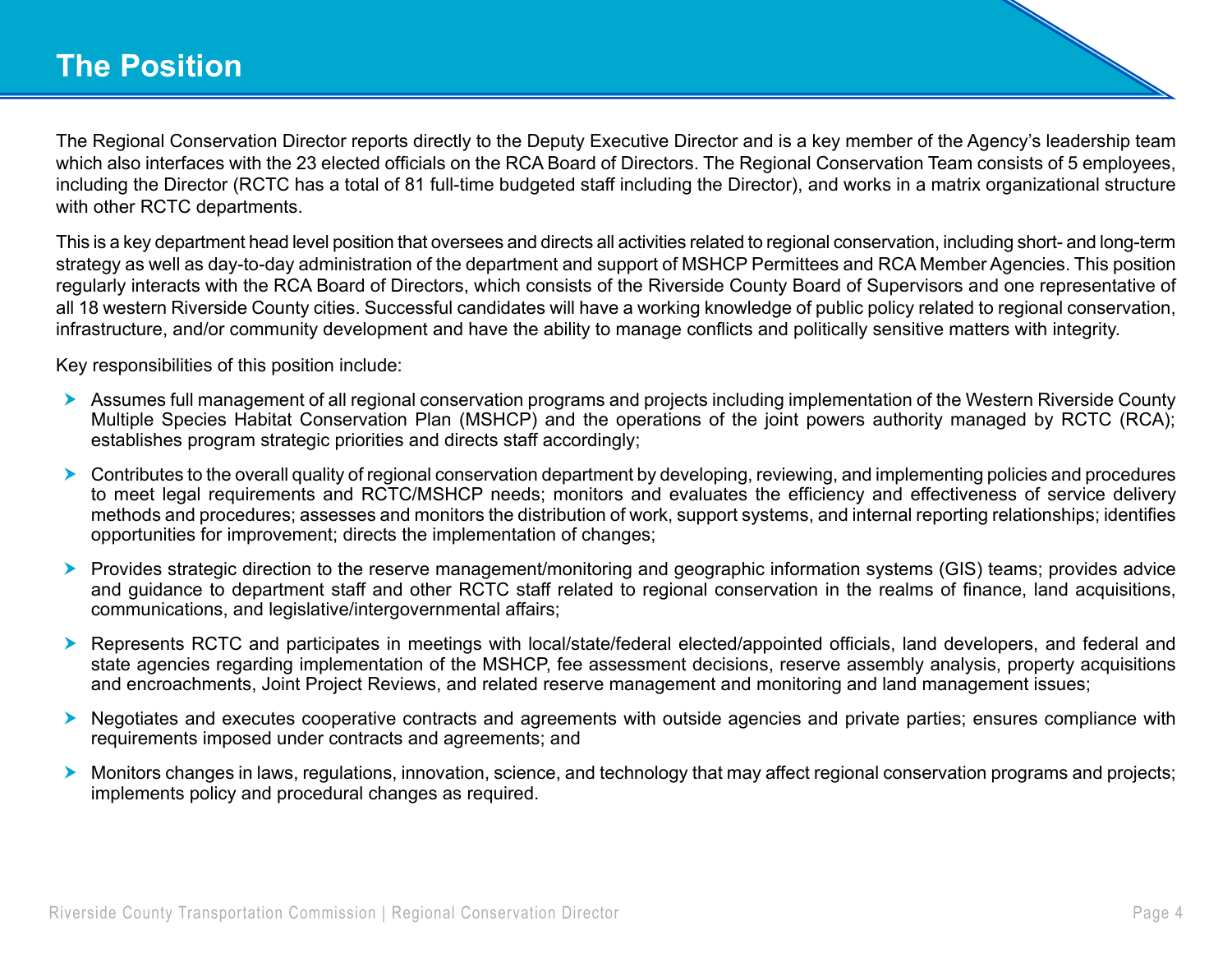### **The Position** *continued*



Additionally, the top candidate for this position will also be skilled in:

- **EX** Political issues management, maintaining confidentiality, conflict resolution, and negotiation, including advising executives and elected officials;
- **EX** Communication (writing clear and concise staff reports and other documents for public consumption, public speaking and delivering presentations with confidence, tactfulness, discretion, and prudence to diverse audiences with different degrees of comprehension on various subject matters);
- h Managing a wide variety of activities/staff in a fast-paced environment; assigning priorities and meeting deadlines;
- $\blacktriangleright$  Leading and supporting team members in implementing complex strategies and activities;
- $\blacktriangleright$  Building consensus among diverse partners and stakeholders that will lead to solutions and results;
- $\blacktriangleright$  Interpreting and explaining complex legal and technical documents;
- $\blacktriangleright$  Initiating and managing initiatives, programs, and operations.

Most importantly, the Regional Conservation Director will be highly skilled and continually involved with establishing, strengthening, and maintaining effective work relationships with the executive leadership team of RCTC, contracted agencies, and community groups.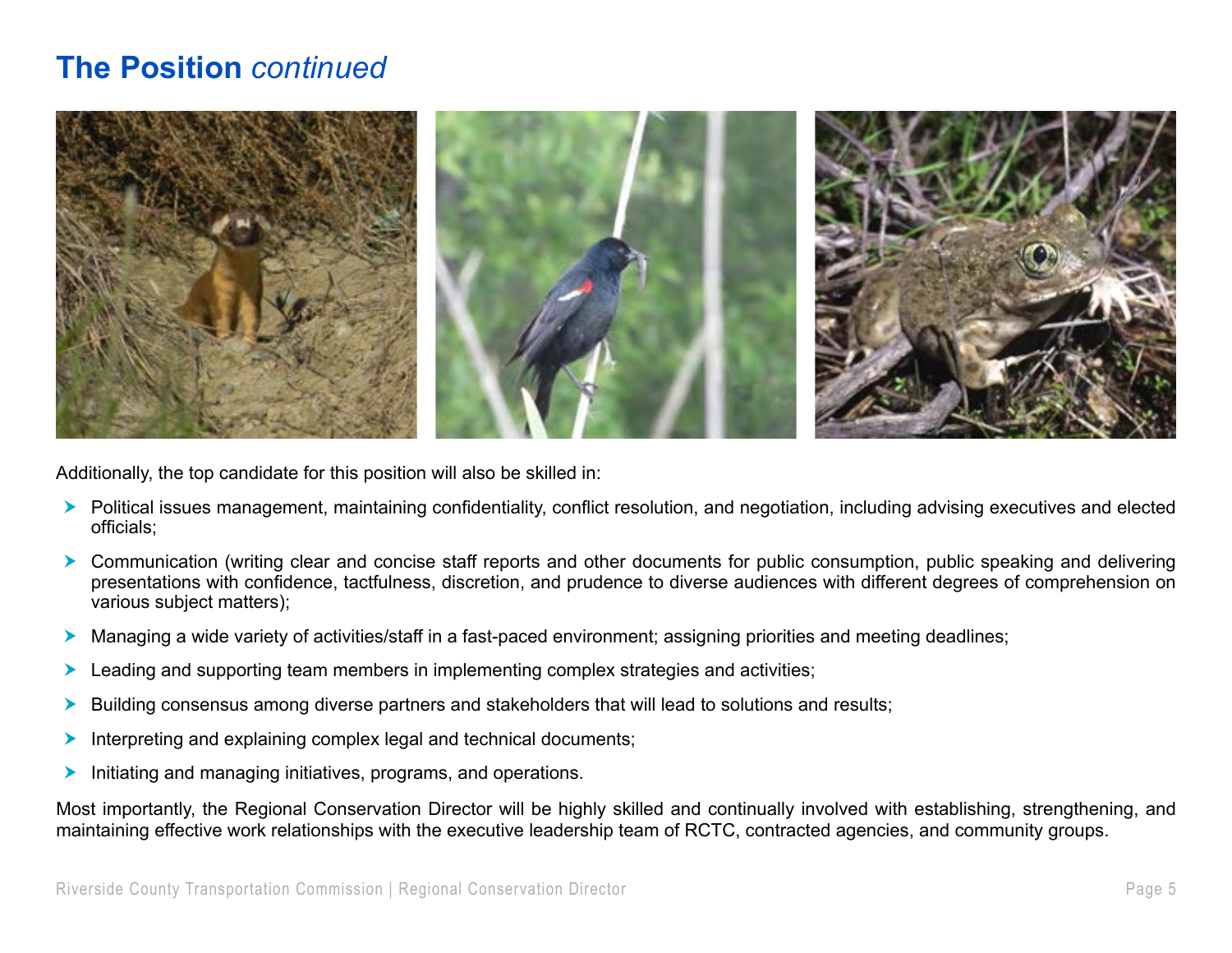#### **Personal Attributes**

The following personal attributes, traits, and skills are of the greatest importance for this position:

- $\blacktriangleright$  Genuine interest in regional conservation including the broad range of issues facing RCTC in the implementation of the MSHCP;
- $\blacktriangleright$  Excellent writing and great listening skills;
- $\blacktriangleright$  Prudent and effective fiscal oversight of contracts and anticipated deliverables;
- $\triangleright$  Outstanding character, integrity, and professionalism;
- $\blacktriangleright$  Ability to communicate effectively and clearly explain complex issues to a wide variety of constituents;
- $\triangleright$  Strategic and well-honed project management skills;
- $\blacktriangleright$  Innovative thinking and entrepreneurial approach to problem solving;
- $\blacktriangleright$  Collaborative style focused on team work; and
- h Ability to thrive in a dynamic environment with a focus on strategic planning, organizational skills, and project management with innovative solutions for resources to meet the Agency's overall strategic initiatives.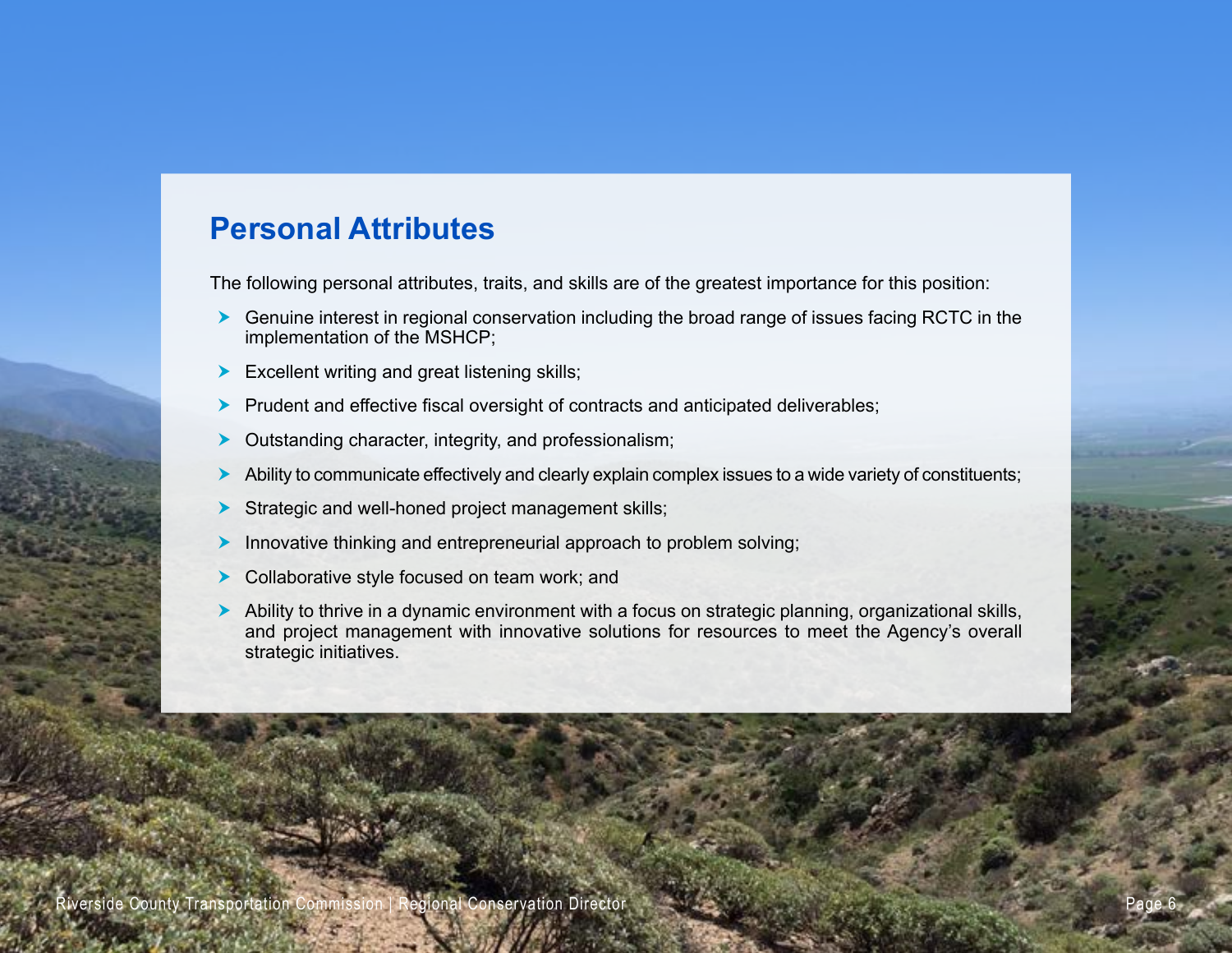*Any combination of training and experience that would provide the required knowledge, skills, and abilities is qualifying. A typical way to obtain the required qualifications would be:*

A Bachelor's degree in public administration, public policy, business administration, environmental sciences, engineering, planning, or a closely related field and ten (10) years of broad and progressively responsible administrative and/or management experience in regional conservation, community development, or a closely related field.

# **Compensation and Benefits**

The salary range for this position is \$186,792 to \$252,180 annually and will be based on qualifications and experience. RCTC offers a competitive benefits program, which will include:

- **h** Retirement: CalPERS retirement plan for Classic members is 2.7%  $\omega$ 55 with employee paying a contribution of 8%. Benefits based on single highest year of compensation. New PEPRA members is 2% @62 with employee paying 8% of the retirement contribution. RCTC does not participate in Social Security.
- Medical: Choice of HMO and PPO medical insurance plans.
- $\triangleright$  Dental, Vision, Life Insurance, and Disability: Employer paid plans offered.
- $\triangleright$  Vacation: Starting at 80 hours of vacation per year as well as Holiday and sick leave accruals.
- $\triangleright$  Other benefits: Includes educational reimbursement, professional development, and commuter assistance.
- $\blacktriangleright$  401(a) Money Purchase Plan: Employer contributes equivalent to 7.5% of salary each year. Employees vest in the account at 20% each year and is fully vested after five years of RCTC service.